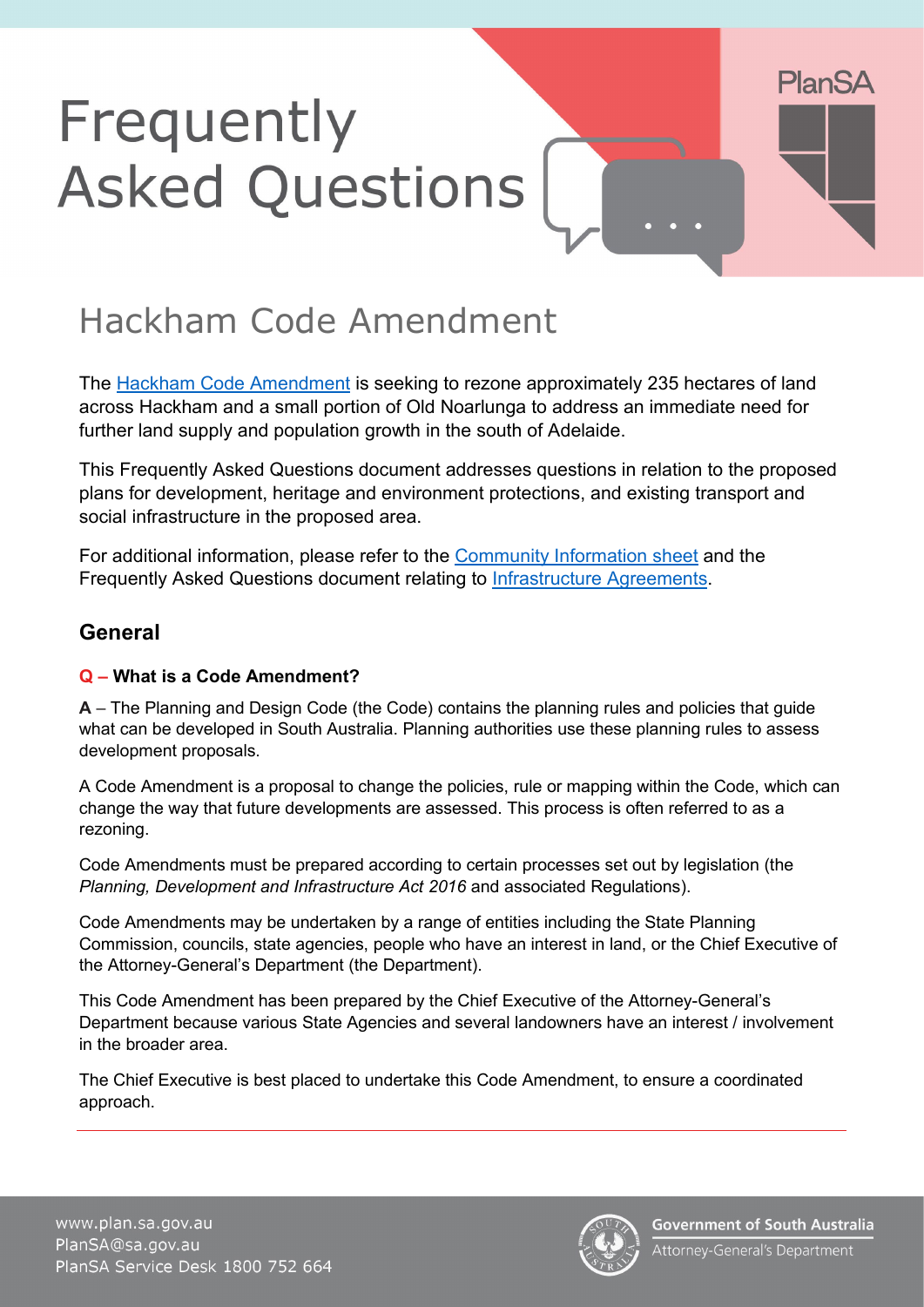#### **Q – Why do we need this Code Amendment?**

**A** – The Hackham Code Amendment is seeking to address an immediate need for further land supply to address future population growth and meet the demand for new housing in the Outer South region of Greater Adelaide.

According to the current Land Supply Report for Greater Adelaide, the Outer South Region has the lowest greenfield (undeveloped) land supply of all regions in Greater Adelaide.

Some key points to consider for the Outer South Region:

- 10,000 dwellings have been constructed in the past decade.
- Only 1,800 development ready allotments were available as of June 2020.
- The estimated future demand for allotments in the region ranges from 2,800 to 4,100.
- Recent stimulus packages—like the Homebuilder Grant Scheme—have resulted in increased demand for new houses.



#### Figure 2: Future Urban growth area allotment potential by region

#### **Source:** [Land Supply Report for Greater Adelaide – Part 1: Greenfield \(June 2021\)](https://plan.sa.gov.au/__data/assets/pdf_file/0005/830984/Land_Supply_Report_for_Greater_Adelaide_-_Greenfield.pdf)

The rezoning of land in Hackham is also being considered because:

- the proposed area presents a logical extension of the existing urban area with direct linkages to a residential development directly to the north (Onkaparinga Views)
- the location is well serviced by existing road infrastructure and bus routes
- the location is well serviced by existing social infrastructure and employment including schools, regional centre, hospital, TAFE, emergency services, community and civic facilities and the Gates Road Industrial Precinct.

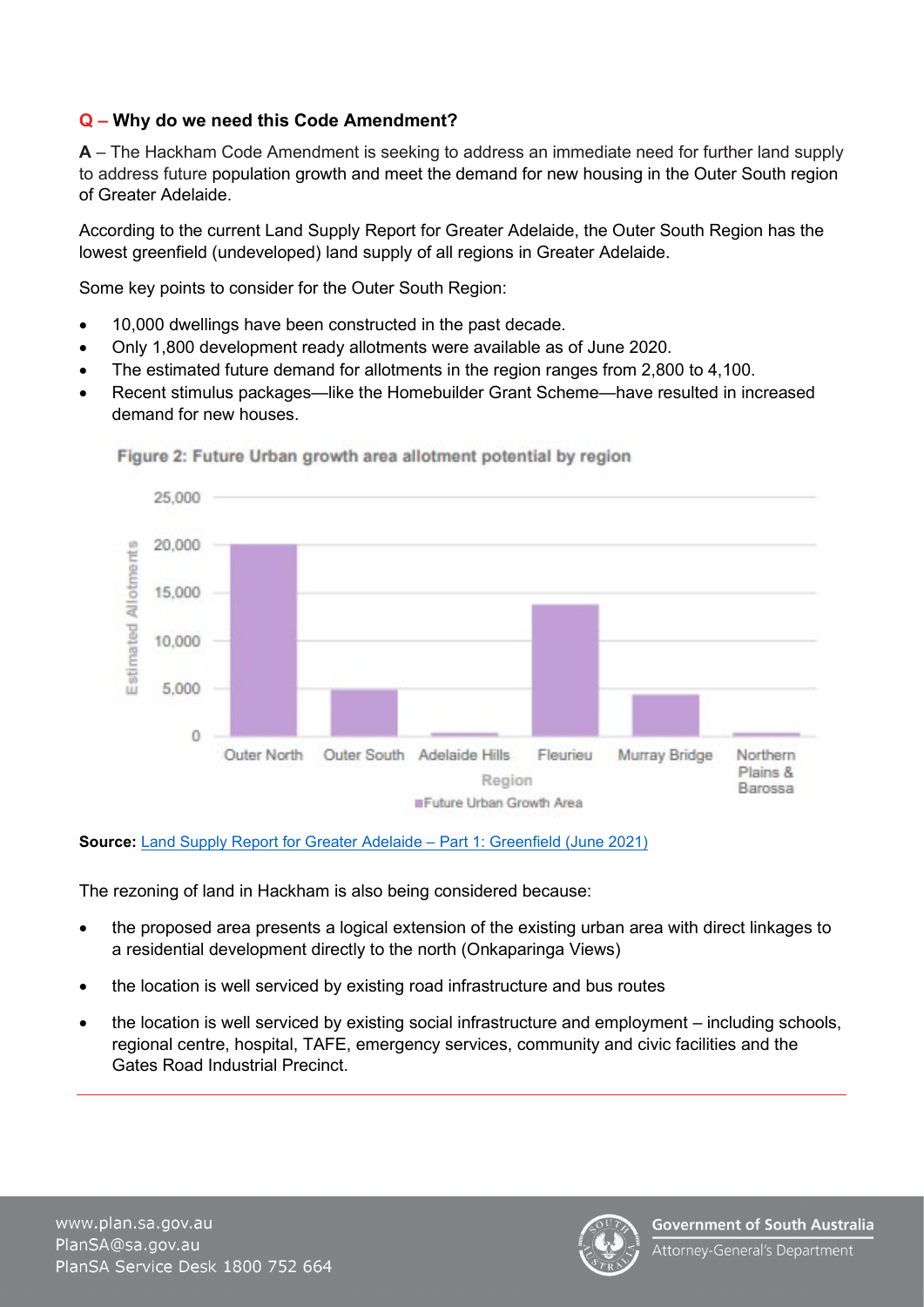#### **Q – What is being proposed in this Code Amendment?**

- **A**  Key elements of the proposed Hackham Code Amendment include:
- rezoning 206.1 hectares of land in Hackham currently zoned Rural Zone to Master Planned Neighbourhood Zone
- rezoning 15.2 hectares of land in Old Noarlunga and Hackham currently zoned Employment Zone – to Master Planned Neighbourhood Zone
- rezoning 13.7 hectares of land in Old Noarlunga currently zoned Rural Zone to Rural Neighbourhood Zone; and introduce a Minimum Site Area Technical and Numeric Variation of 2 hectares to ensure allotments cannot be further subdivided.
- introducing a Concept Plan over the land proposed to be rezoned as Master Planned Neighbourhood Zone, to assist in addressing infrastructure requirements.
	- Applying two subzones over the proposed Master Planned Neighbourhood Zone:
	- Emerging Activity Centre Subzone proposed to facilitate the development of shops and local services.
	- Hills Subzone this is a new Subzone proposed to address residential design requirements for sloping land.
- applying two Overlays over the proposed Master Planned Neighbourhood Zone:
	- Affordable Housing Overlay promotes affordable housing that is integrated with residential and mixed-use development, catering for a wide variety of household structures.
	- Noise and Air Emissions Overlay seeks to protect community health and amenity from adverse impacts of noise and air emissions.

#### **Q – Does the public release of this Code Amendment on consultation indicate that the State Government has already made a decision on rezoning the land at Hackham?**

#### **Why is the community now being consulted on the proposal and what influence can community submissions make in changing the nature of what is being proposed?**

**A** – The land now proposed for rezoning at Hackham has been identified for future urban development purposes for several years by various State Governments.

This intent has been clearly outlined in various iterations of *The 30 Year Plan for Greater Adelaide*, the most recent version released in 2017 showing Hackham being located within 'Planned urban lands to 2045' (this refers to land within the metropolitan growth area boundary which will be used for future urban expansion purposes).

Local studies (including the City of Onkaparinga Local Area Plan) have also recommended rezoning the land at Hackham to accommodate future growth demands in the region.

Several natural and man-made constraints currently restrict land supply in the Outer South Region, including the Hills Face Zone, McLaren Vale Character Preservation District, the Environment and Food Production Areas, existing developed land as well as the Gulf St Vincent.

Issues such as fragmented land ownership and infrastructure coordination have prevented this land from being considered for rezoning until now.

While it is the view of the State Government that the land at Hackham is best used to accommodate future urban growth for the reasons outlined above, we are consulting with the community to seek

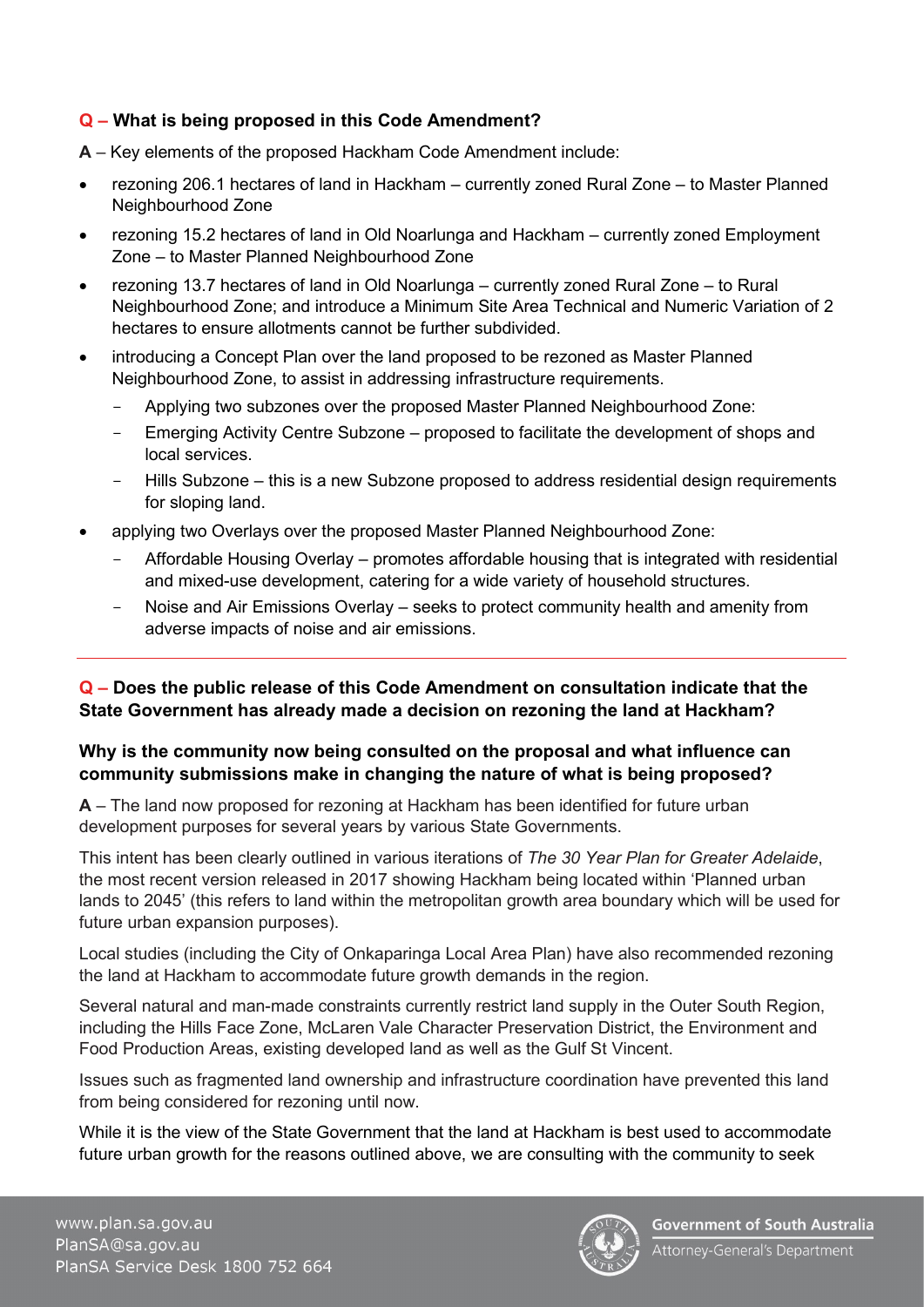feedback on how the land should be developed (e.g. where infrastructure is needed, the density and type of housing.).

It is also the intent of the Government to only proceed with rezoning this land if appropriate infrastructure agreements are in place to fund and deliver critical road and stormwater infrastructure.

Community submissions will be invaluable in assisting the Government to determine the best options for guiding the future form and nature of the development proposed at Hackham. This includes comments on the proposed zones, subzones and concept plan proposed, as well as the nature and type of new infrastructure required to service this new area.

#### **Q – Will this Code Amendment result in the local suburb name of 'Hackham' changing for the area affected by the rezoning?**

**A** – A change to the naming of the suburb 'Hackham' is not part of the current Code Amendment process. However, such a request can be made by individuals through the Surveyor General's office at the following website:

[www.sa.gov.au/topics/planning-and-property/land-and-property-development/suburb-road-and-place](http://www.sa.gov.au/topics/planning-and-property/land-and-property-development/suburb-road-and-place-names/place-name-proposals)[names/place-name-proposals](http://www.sa.gov.au/topics/planning-and-property/land-and-property-development/suburb-road-and-place-names/place-name-proposals)

The Surveyor General is responsible for investigating any suggested recommendations for changing suburb names.

Guidelines are available at the above website to assist anyone who wants to request a name change for this part of Hackham.

There is a possibility that whoever develops the site at Hackham may also seek to change the suburb name in the future to distinguish this area from the established part of Hackham.

# **Aboriginal and European Heritage Places**

#### **Q – Have you undertaken an Aboriginal heritage survey and/or engaged with the Kaurna People?**

**A** – The Department has undertaken a search of the Aboriginal Heritage Register and can confirm that no sites of significance have been identified in the proposed area.

Aboriginal sites or objects are protected by the *Aboriginal Heritage Act 1988*. The Code does not contain information about the location of sites or objects of significance to Aboriginal heritage.

The Department's [Aboriginal and Historical Heritage Investigations](https://plan.sa.gov.au/__data/assets/pdf_file/0010/1043992/Hackham_CA_-_Code_Amendment_Attachment_E_-_5_Aboriginal_and_Historical_Heritage_Report.PDF) included with the Code Amendment information on the PlanSA portal have concluded land in the proposed area is within a Native Title determination area. On this basis, the registered Native Title body corporate – Kaurna Yerta Aboriginal Corporation – will be informed and consulted on the proposal to rezone the land, out of respect for the Traditional Owners of the land.

Other Aboriginal Groups with an interest in the proposed area include the Ramindjeri Heritage Association Incorporate, the Kaurna People, and the Original Southern South Australian Tribes Indigenous Corporation. All these organisations are listed in the Code Amendment's Engagement Plan for formal engagement.

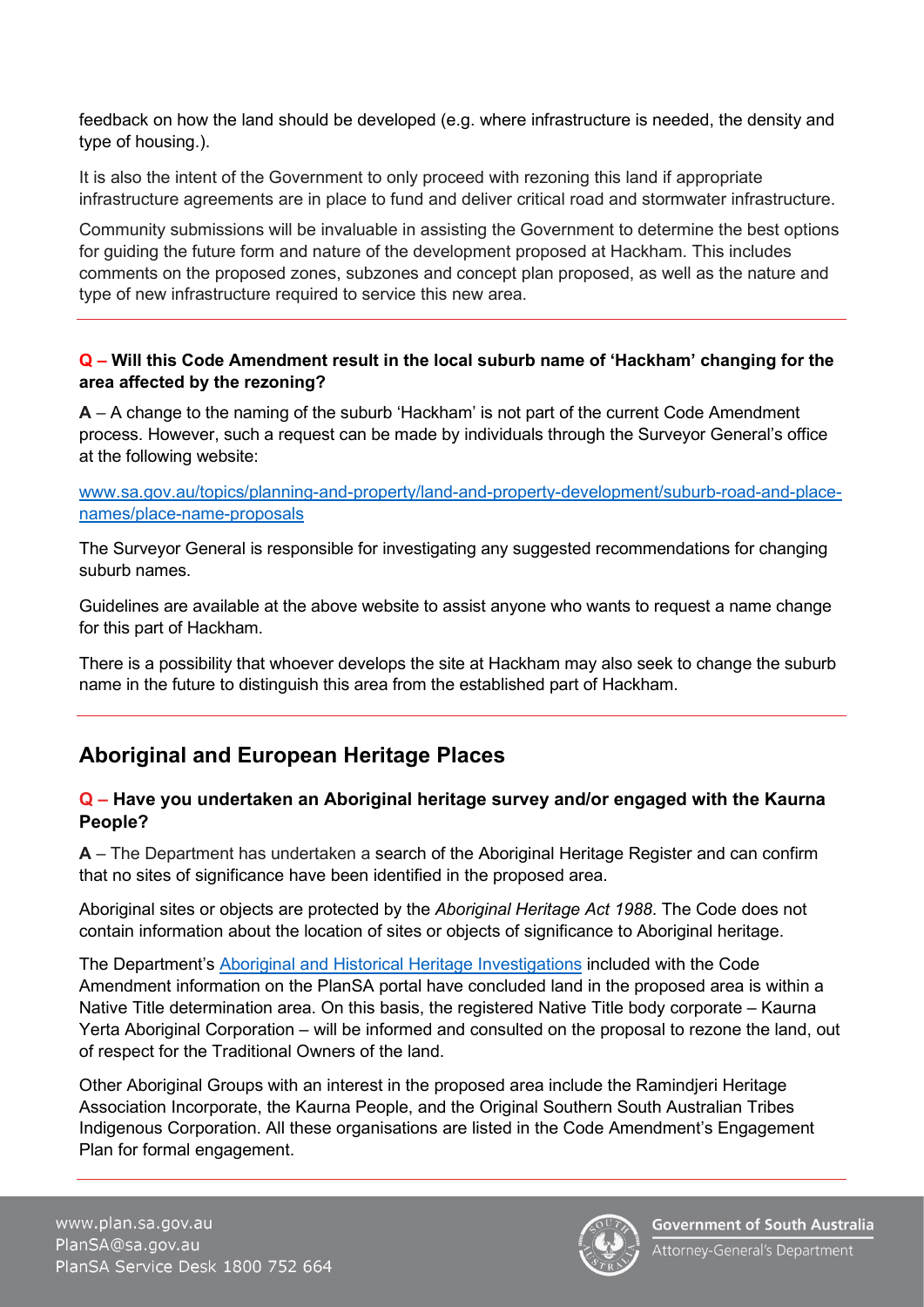#### **Q – What is the status of and plan for European heritage places in the proposed area?**

| Heritage No. | <b>Address</b>             | <b>Details</b>                                                    | <b>Section 23 Information</b>                                                                                                                                                             |
|--------------|----------------------------|-------------------------------------------------------------------|-------------------------------------------------------------------------------------------------------------------------------------------------------------------------------------------|
| 5298         | Main South Road, Hackham   | Former farmhouse                                                  | It displays historical, economic<br>a.<br>or social themes that are of<br>importance to the local area                                                                                    |
| 5299         | 35 Patapinda Road, Hackham | Dwelling and Outbuildings,<br>former farm complex                 | It displays historical, economic<br>a.<br>or social themes that are of<br>importance to the local area<br>It is associated with a notable<br>e <sub>1</sub><br>local personality or event |
| 5300         | 69 Patapinda Road, Hackham | Dwelling and Outbuildings,<br>former farm complex,<br>'Maidstone' | It displays historical, economic<br>a.<br>or social themes that are of<br>importance to the local area                                                                                    |

**A** – Three Local Heritage Places are in the southern portion of the proposed area:

The Local Heritage Places Overlay and Heritage Adjacency Overlay from the Code are considered to provide appropriate protection for Local Heritage Places in the affected area and encourage their conservation, ongoing use and adaptive reuse.

There are no proposed changes to these Overlays because of this Code Amendment.



www.plan.sa.gov.au PlanSA@sa.gov.au PlanSA Service Desk 1800 752 664

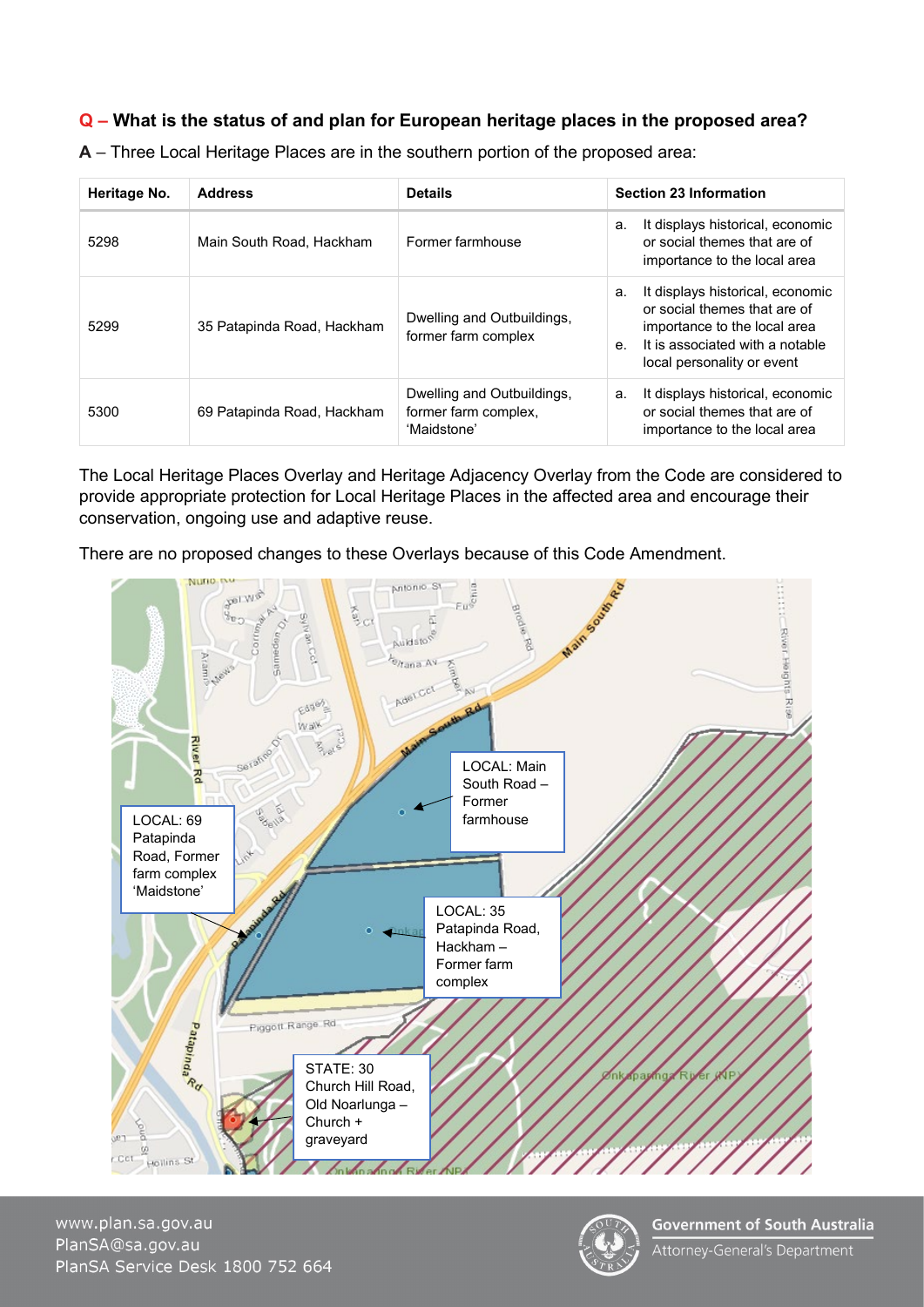# **Social and Transport Infrastructure**

#### **Q – Will Affordable Housing be provided?**

**A** – Yes. The Affordable Housing Overlay will be spatially applied over the proposed new Master Planned Neighbourhood Zone at Hackham. This overlay provides that a minimum of 15 per cent of affordable housing should be included in proposed developments of the size and scale proposed at Hackham.

Affordable housing is designed and priced to cost people no more than 30 per cent of their gross income if they are on a low or moderate income.

Also, the design of affordable housing needs to be in accordance with relevant criteria in the Code. The Department will consider how the Affordable Housing Overlay is applied, acknowledging that building on steeper land increases building costs and the market may guide affordable housing to flatter areas of the proposed land.

A dwelling is considered to be an affordable home when it is:

- offered for sale to eligible buyers
- offered for home ownership and is for sale at or below the appropriate price point
- priced at \$367,000 or less (if the key criteria are met, the price can be up to \$422,050)

*Note: the key criteria are published in the government gazette.* 

#### **Q – What impacts will development of approximately 2,000 additional dwellings in the proposed area have on local traffic?**

**A** –Traffic investigations undertaken for this Code Amendment include an assessment of potential traffic volumes generated by future development in the proposed area (i.e., northern and central/southern portions) during peak commuter periods and the likely distribution into the adjacent road network.

This includes consideration of the distribution of traffic to/from Main South Road and the Southern Expressway as well as other key adjacent lower order roads such as Piggott Range Road, Patapinda Road and Church Hills Road. The assessment also includes modelling of potential impacts on key intersections in the locality and has considered potential future access arrangements to the proposed area.

The analysis undertaken indicates that the above additional traffic flows can be adequately accommodated subject to future infrastructure upgrades as referred to in the next question below.

#### **Q – What are the plans for transport upgrades outside of the proposed site/area to access the intersections and Main South Road? Will there be access to the Southern Expressway?**

**A** –Traffic / road network improvements are currently being determined and will be finalised before the Code Amendment is approved.

Investigations (to date) confirm that adequate access can be provided for future development in the proposed area subject to further discussions with the Department for Infrastructure and Transport (DIT) and council in relation to future intersection upgrades and proposed new access to the

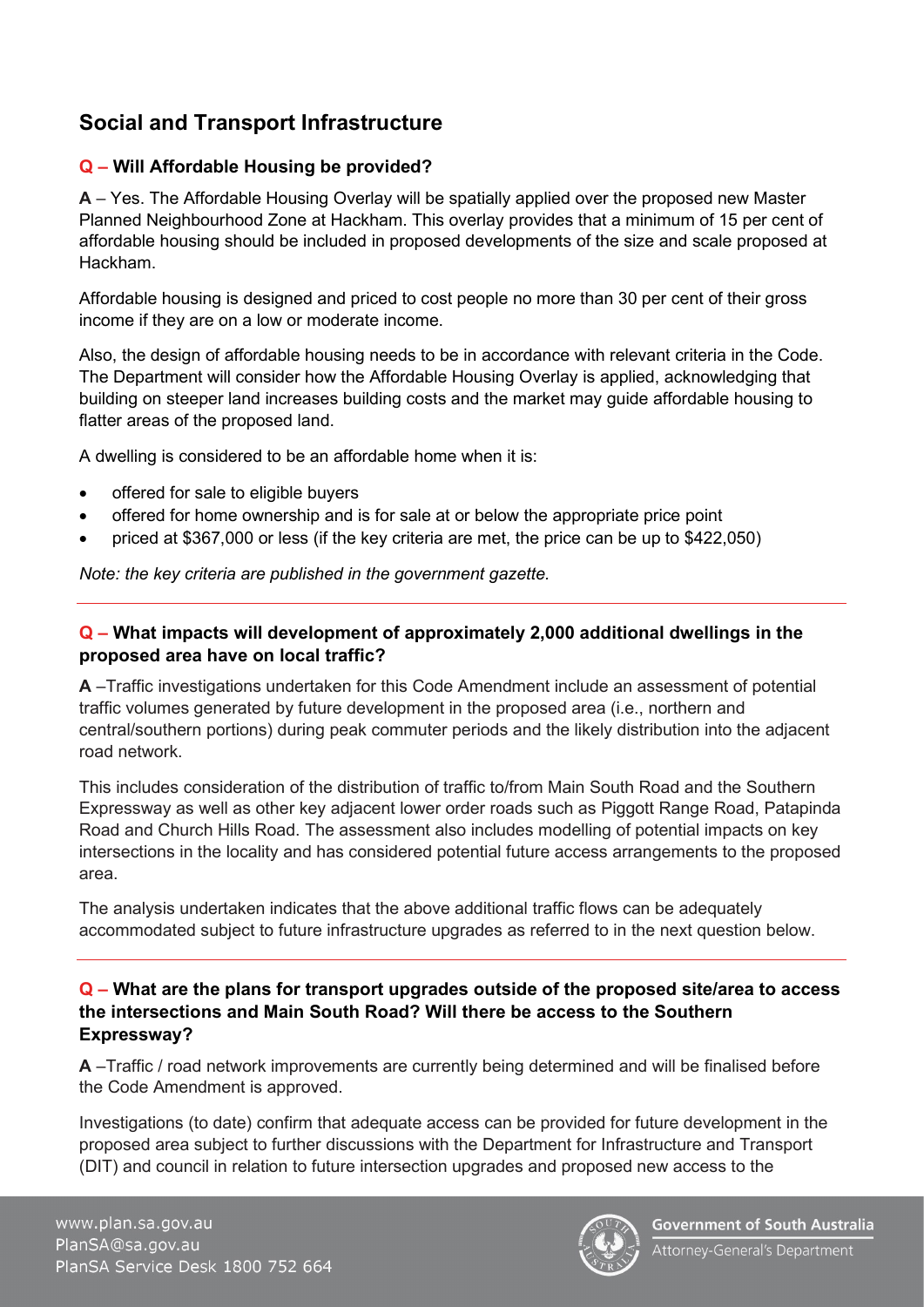proposed area. These discussions are currently progressing with details to be finalised through the infrastructure agreement process and before the Code Amendment is considered for approval.

You can view a draft [Concept Plan](#page-15-0) of the area proposed to be rezoned to Master Planned Neighbourhood Zone at the end of this brochure, which illustrates some of the infrastructure required to manage traffic.

#### **Q – Will the development plans provide for pedestrian and cycling pathways, as well as connections both in and around the development to connect to existing pathways?**

**A** – The scale of the proposed area being rezoned and its proximity to existing walking and cycling networks provide significant opportunities to provide connectivity to key public open space within the proposed area.

This includes strengthening east-west links to premier trails such as the Coast to Vines Rail Trail and Patrick Jonker Veloway to the west, and the Tom Roberts Horse Trail to the east, which link to key destinations in the wider area. These important connections will be considered as part of the detailed design and layout for future development in the proposed area and are reflected in the proposed draft [Concept Plan.](#page-15-0)

#### **Q – Will existing hospitals and the healthcare system be able to cater for another 2,000 houses in the south? What about the provision of other social infrastructure (schools, public transport and community facilities) to accommodate the additional demand?**

**A** – There are numerous medical facilities and allied health facilities within the general vicinity of the rezoning area, many of which are co-located with key centres. The nearest medical centre is located 1.4 kilometres from the rezoning area, the Hackham Medical Centre, while two GP clinics are available about a kilometre from the rezoning area on Penney's Hill Road and Seaford Road.

A new population at Hackham is expected to provide opportunity for additional medical centre-GP clinic, which the proposed Master Planned Neighbourhood Zone can accommodate.

Public Hospital services are provided at Noarlunga Hospital (approximately 4.8km or 7 minutes by car from the rezoning area) or Flinders Medical Centre (approximately 20.1 km or 20 minutes by car from the rezoning area). It is anticipated the new population could increase demand for hospital beds by an additional 13-18 beds.

Detailed social infrastructure investigations provided as part of the Code Amendment have examined in detail the provision of the following facilities and services to the local area:

- Community facilities
- Educational facilities
- Health and medical services
- Public transport

The Code Amendment investigations in relation to these matters conclude that there is adequate social infrastructure available in the local and broader area to accommodate a new housing development at Hackham. This is due to the proximity of the Noarlunga Regional Centre to the site as well as the location of numerous community facilities and private / public schools in the local area. However, the investigations do acknowledge that there may be scope for an additional private school (if required) in the proposed local / neighbourhood centre.

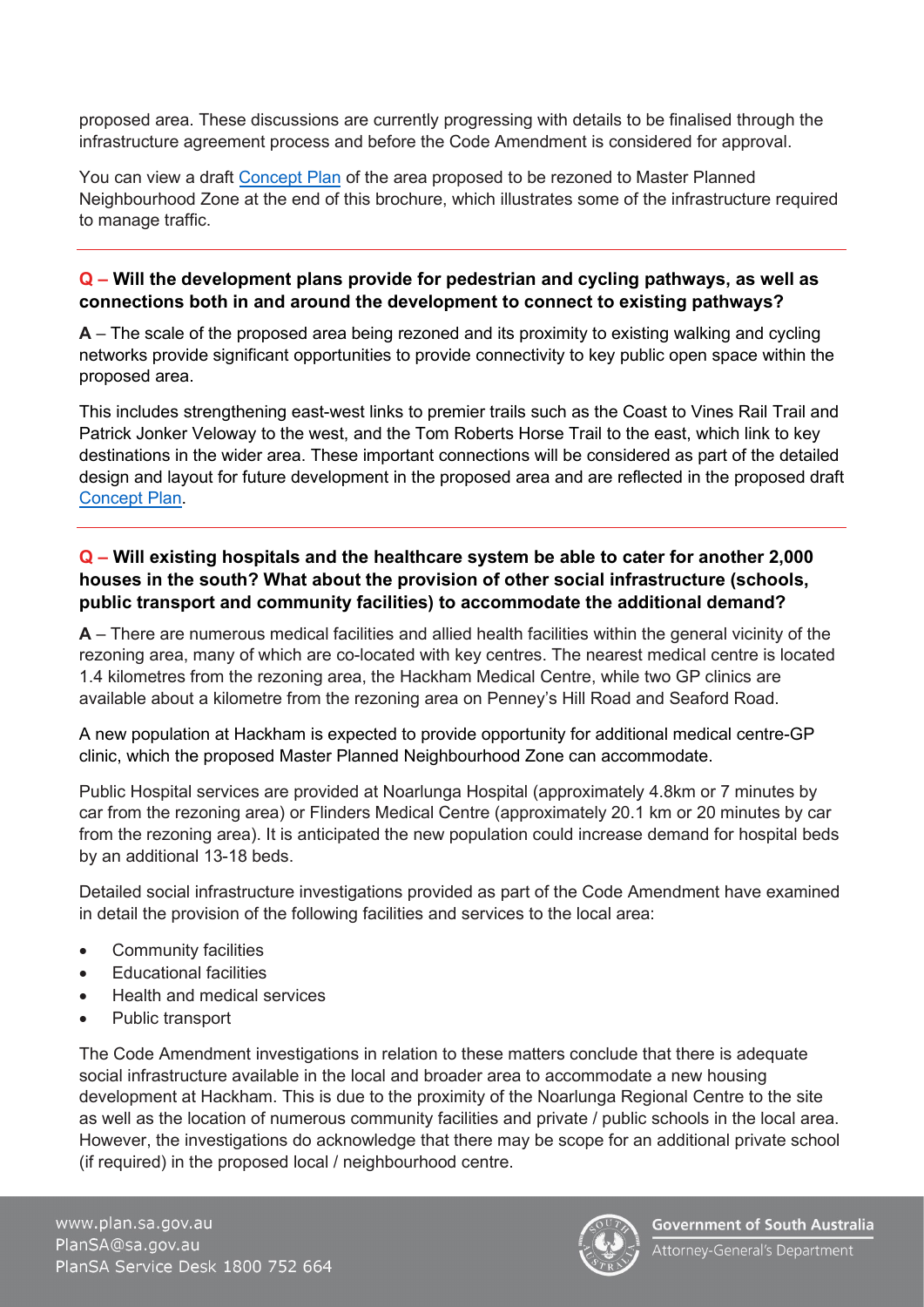The investigations also flag that there have already been some initial discussions with relevant social infrastructure providers (e.g. City of Onkaparinga, Education Department) in relation to the future provision of social infrastructure in this area given the growth predicted. These organisations are being directly consulted on the Code Amendment.

# **Open Space, Visual Impact and Trees**

#### **Q – When and how much open space will be required and provided?**

**A** – Based on the local provision and service standards for open space, it is anticipated that at least one neighbourhood-level open space facility and up to four local open spaces may be required to support the expanding community – preferably on flatter land.

The proposed zoning to Master Planned Neighbourhood Zone will provide opportunities for a planned approach to providing open space in the proposed area and will be subject to assessment by the relevant authority as land develops.

#### **Q – How will development be managed to reduce visual impact? How will developer/s be required to reduce the amount of cut-and-fill (e.g. excavation of land), retaining walls, and determine colours of external walls and roofs?**

**A** – The proposed Master Planned Neighbourhood Zone will facilitate a planned approach to future development in the proposed area. It seeks to ensure future developments are sensitively designed and located to minimise visual impacts while taking advantages of significant and far-reaching views offered by the elevation of the land in the proposed area.

The Code Amendment also proposes to include land in a new Hills Subzone within the Master Planned Neighbourhood Zone to enable lower density development on sloping land that responds to the landscape and minimise the extent of cut and fill, such as by encouraging split level building constructions.

#### **Q – How will you ensure the Code Amendment protects existing trees and ensures more trees are planted as part of the development?**

**A** – The *Native Vegetation Act 1991* applies to the whole of the proposed area; for this reason, the Native Vegetation Overlay from the Code applies to most of the proposed area – ensuring areas with native vegetation are protected, retained and restored to sustain biodiversity.

The Significant and Regulated Tree Overlay from the Code also applies to the proposed area to ensure appropriate conservation of any regulated or significant trees on site, or that offsets how native vegetation removal is secured.

Investigations have confirmed that land in the affected area has been largely modified and broadly considered to provide low fauna habitat value. Future development is therefore considered to have a negligible impact on native flora species and generally a low impact on fauna species.

A more detailed assessment of localised areas of native vegetation will occur prior to development – with the design and layout of future development (including positioning of future roads and access points) to be conscious of areas where higher value native vegetation has been identified, including trees identified as important food sources for bird species where practical.

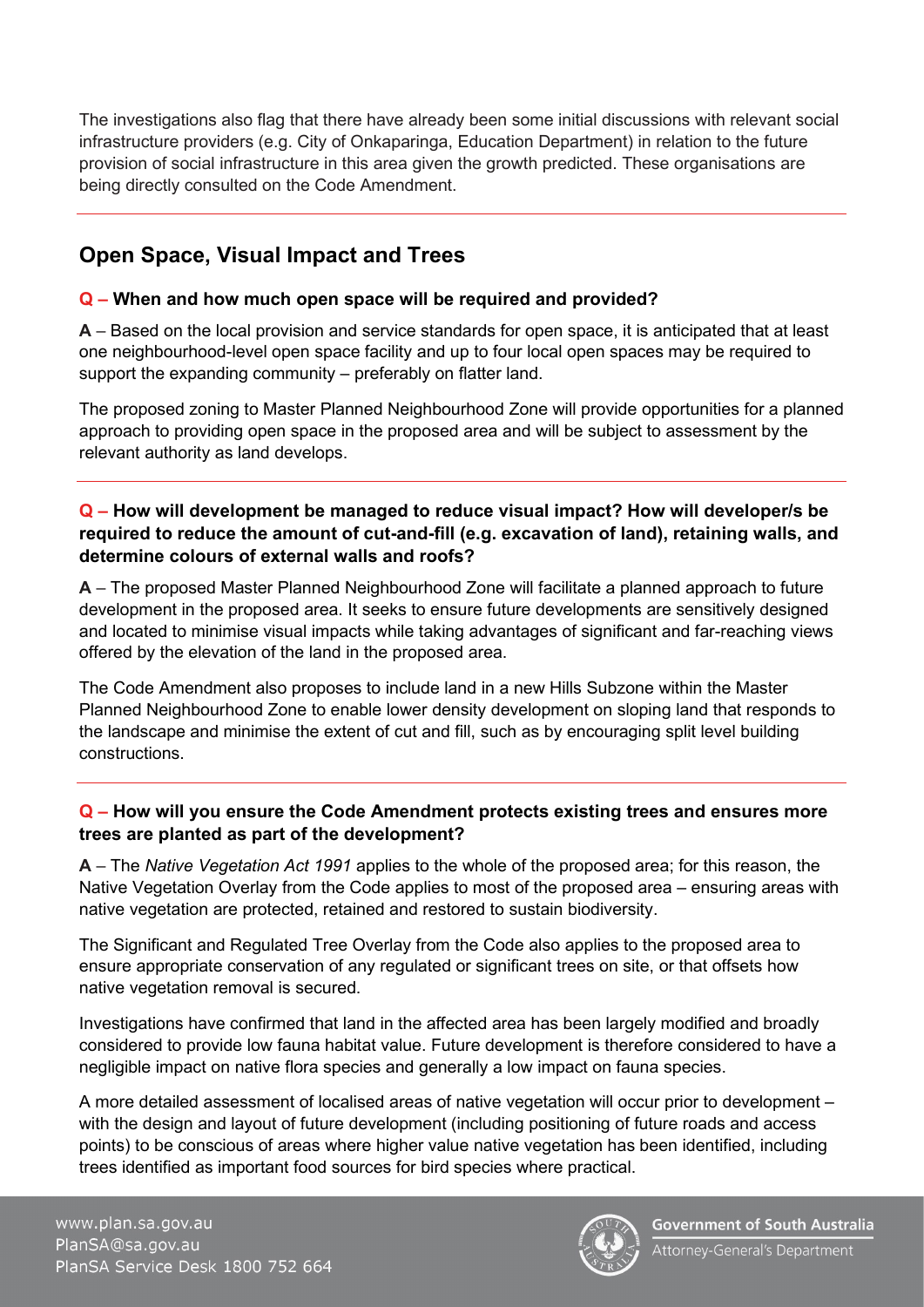#### **Q – Why is the proposed land at Hackham not zoned as Hills Face?**

**A** – The Hills Face Zone provides direction for development within the higher elevations of the western face of the Mount Lofty Ranges, stretching from Gawler to the north of Sellicks in the south.

Since the late 1960s, the Hills Face Zone has been protected as a natural landscape backdrop to the metropolitan area through its zoning.

The Hills Face Zone comprises areas—both visible and hidden—from the Adelaide Plains, which form part of the buffer between the urban districts and prevent the urban area extending into the western slopes of the ranges.

Only the higher elevations above where services could not be economically provided in the 1960s were included within the Hills Face Zone (when it was created). As a result, significant areas of the 'foothills' clearly visible from the plains remain as residential or other zones where development has not yet occurred, but do not have the same protections as in the Hills Face Zone.

In this context, the Hackham Growth Area has historically not been included in the Hills Face Zone because:

- it contains land that can easily be serviced (e.g. not of high elevation, excluding future servicing requirements); and
- it is not considered to be of high environmental significance.

Hackham has also (in recent planning strategies) been mapped within 'planned urban lands', which is the outer limit for areas to be considered for urban development – as shown in the most recent map 'planned urban lands until 2045' in the ['30 Year Plan for Greater Adelaide – 2017 Update'](https://plan.sa.gov.au/resources/planning/regional_plans/the_30-year_plan_for_greater_adelaide).

#### **Q – Will the Code Amendment take up valuable farming or arable land for housing?**

**A** – The area subject to the Code Amendment is located wholly outside of the Environment and Food Production Area (EFPA) established under the *Planning, Development and Infrastructure Act 2016* in 2017.

The EFPAs were introduced to protect vital agricultural lands surrounding metropolitan Adelaide from urban encroachment.

The Code Amendment will also assist in protecting the City of Onkaparinga's valued rural landscapes (much of which is in the McLaren Vale Character Preservation District) to the south which are significant for tourist, conservation and primary production purposes.

#### **Q – How will the rezoning of the land at Hackham assist in reducing further urban sprawl and help address climate change?**

**A** – Rezoning of the land at Hackham will prevent future encroachment into sensitive natural environmental and primary production areas which are of value to the State. This was the primary intent behind creating an Urban Growth Boundary around Metropolitan Adelaide and designating (through legislation) both the Environment and Food Production Areas and the McLaren Vale Character Preservation District referenced in the above Q&A.

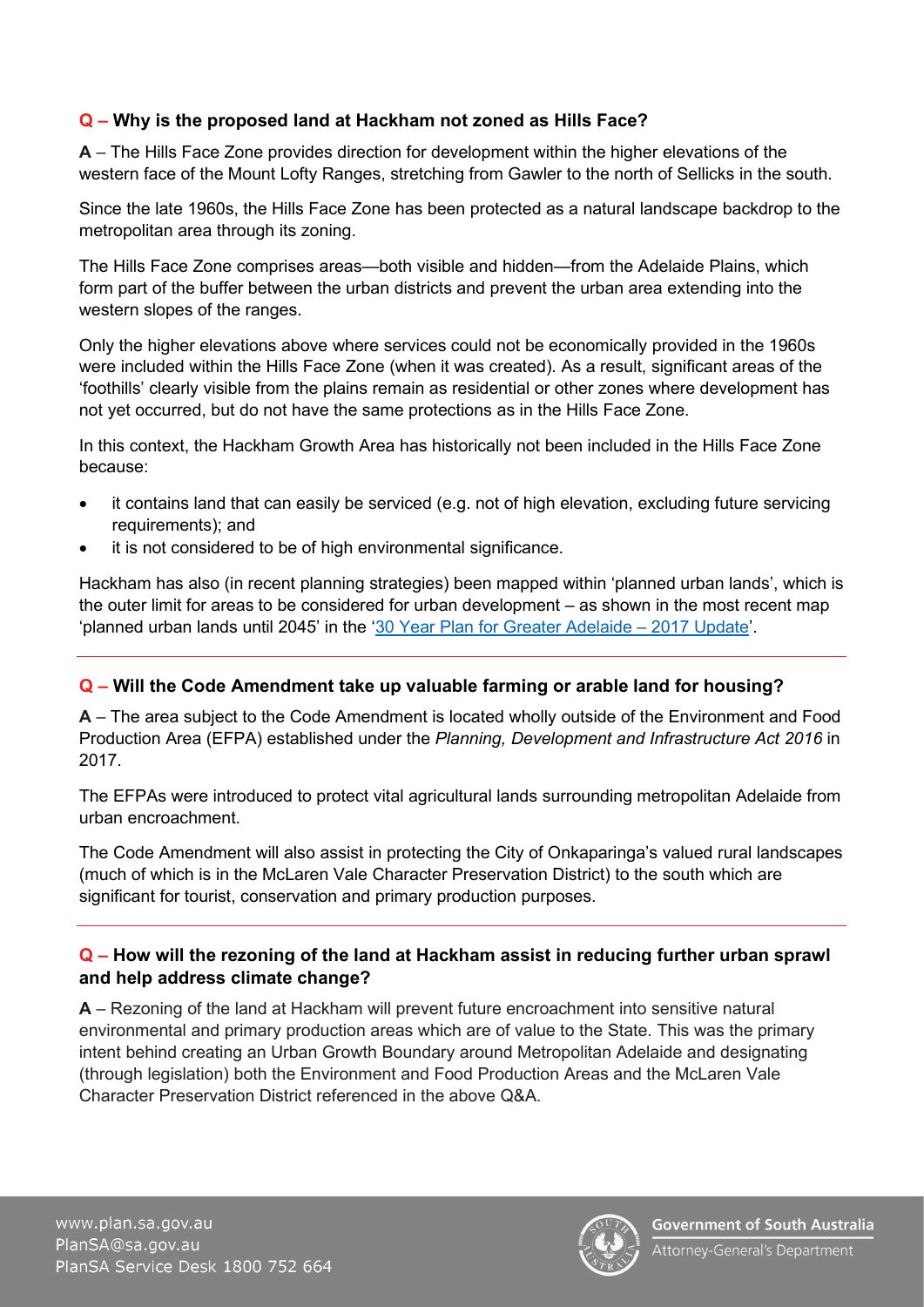The land identified at Hackham has been designated as 'Planned urban lands to 2045' in *The 30- Year Plan for Greater Adelaide* (this refers to land within the metropolitan growth area boundary which will be used for future urban expansion purposes).

The rezoning of land at Hackham has also been considered due to:

- The area presenting a logical expansion of the existing urban area with direct linkages to a residential development located directly to the north.
- The location being well serviced by existing road infrastructure and bus routes.
- The location being well serviced by existing social infrastructure and employment including schools, regional centre, hospital, TAFE, emergency services, community and civic facilities and the Gates Road Industrial Precinct.

For the above reasons, this Code Amendment will meet an immediate need for further land supply while reducing the need for more urban sprawl which would place greater pressure on nearby areas of environmental, tourist and farming significance.

Locating new residential development near established infrastructure and services will also assist in reducing the need for long travel times via private transport.

Active transport options (including bike riding and walking) will also be boosted by the proposed rezoning given the site's proximity to existing walking and cycling networks.

The proposal to rezone the land at Hackham therefore provides significant opportunities to improve connectivity to key public open space within the proposed area. This includes strengthening eastwest links to premier trails such as the Coast to Vines Rail Trail and Patrick Jonker Veloway to the west, and the Tom Roberts Horse Trail to the east, which link to key destinations in the wider area. These important connections will be considered as part of the detailed design and layout for future development in the proposed area and are reflected in the proposed draft [Concept Plan.](#page-15-0)

# **Future Growth and Development**

#### **Q – Will you require the future development of the land at Hackham to be sustainable (like Aldinga, which is being developed by Renewal SA)?**

**A** – Future development in South Australia is subject to environmental sustainability principles, which have guided planning policies on design, orientation, materials, soft landscaping, water sensitive design, and public open space, etc.

The site at Aldinga was rezoned to Master Planned Neighbourhood Zone (which is also proposed for Hackham). In addition, a Hills Subzone is proposed for the Hackham site to ensure development considers the local topography and provides an appropriate policy framework to guide coordinated development of this area.

Renewal SA has not yet finalised a sales/disposal process for its portion of the Hackham land, however it is anticipated that they will seek to achieve similar sustainability and design outcomes from the development of its Hackham land, as are proposed at Aldinga.

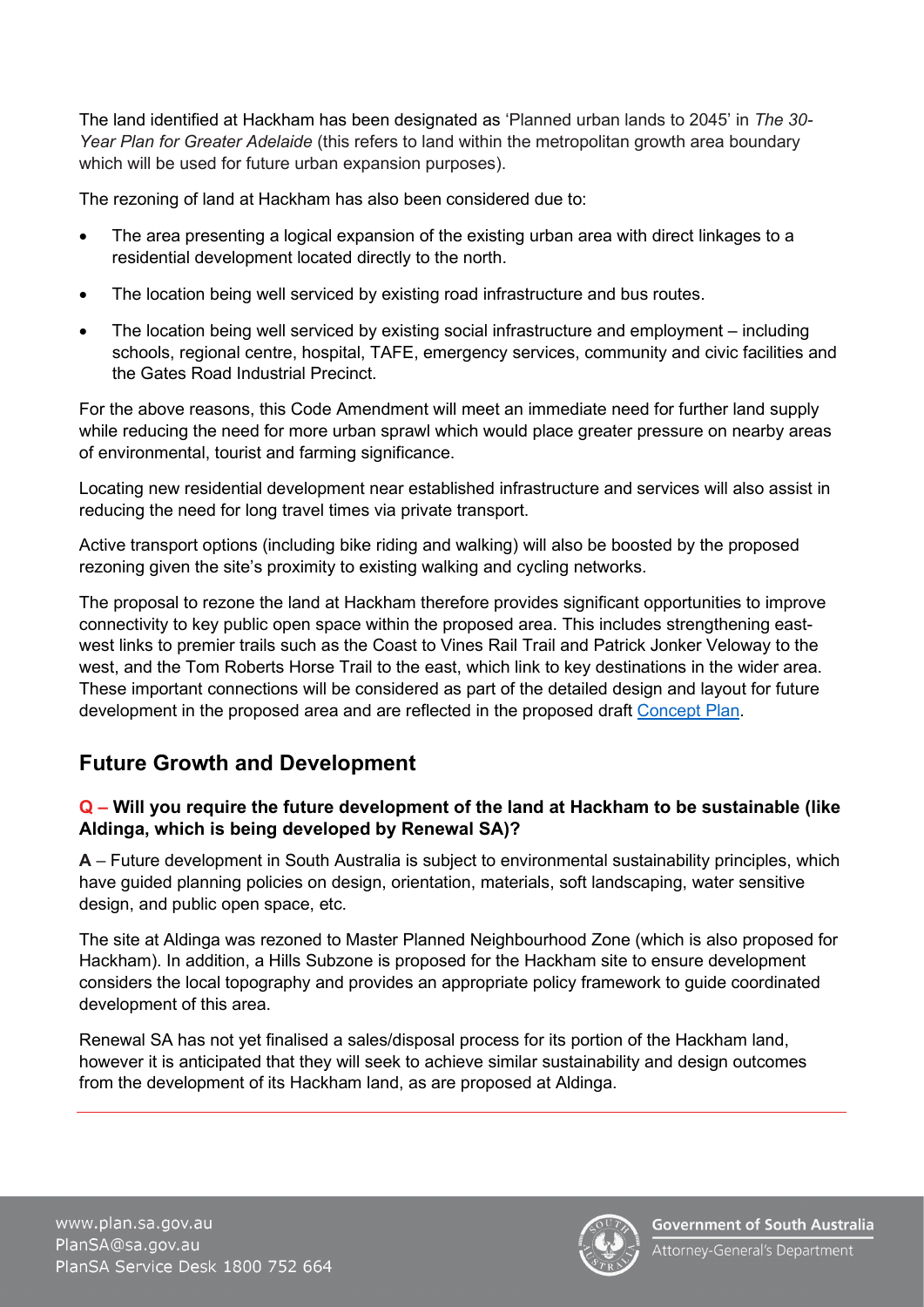#### **Q – Is Old Noarlunga going to be redeveloped?**

**A** – A small portion of Old Noarlunga, which is currently zoned Rural, is included in the Code Amendment to ensure it is considered in the context of what is proposed in Hackham. However, Old Noarlunga is not proposed to be redeveloped, rather to have a more suitable zoning consistent with current land uses and allotment configuration already in place.

Application of a proposed Minimum Site Area Technical and Numeric Variation of 2 hectares will ensure that allotments in Old Noarlunga are not able to be further subdivided. It will therefore provide a clear separation between Old Noarlunga and the new development which will occur in Hackham. The Historic Area Overlay, which applies to a small portion of land in Old Noarlunga, will not change. Heritage protections currently in place in Old Noarlunga will remain unchanged.

#### **Q – Why has the Rural Neighbourhood Zone (including a new requirement for the minimum lot size to be 2 hectares) been applied to an area north of Old Noarlunga when there is existing housing on small blocks? What does this new zoning mean for property owners at this location?**

**A** – As outlined in the Q&A above, a small portion of Old Noarlunga which is currently zoned Rural has been included in the Code Amendment to ensure it is considered in the context of what is proposed in Hackham. This area of land, which is west of Church Hill Road at Old Noarlunga, is proposed to be included in the Rural Neighbourhood Zone and supported by a 2 hectare minimum lot size.

In addition to the reasons provided above for this proposed zone change, one of the other main considerations is that development in this area typically relies on on-site wastewater treatment facilities being provided on individual allotments. This is another key reason why a more intensive type of urban zone (e.g. the Master Planned Neighbourhood Zone) has not been chosen for this location.

The proposed Rural Neighbourhood Zone will be largely reflective of existing land uses / development in the area and will promote housing on large allotments while still accommodating a limited range of compatible small-scale complementary non-residential land uses, such as consulting rooms, offices and shops.

Submissions from property owners affected by this zoning change are welcomed by the State Government.

#### **Q – What is a Technical and Numeric Variation (TNV)?**

**A –** Different Technical and Numeric Variations (TNVs) apply spatially across various areas of the state. Assessment provisions in the Code can reference TNVs to provide for local variation in the policy.

Currently, a TNV applies to the Rural Zone within the proposed area of Hackham and Old Noarlunga. This TNV provides a Minimum Site Area of 16 hectares, meaning that no new allotments can be created unless they are a minimum of 16 hectares. The Code Amendment will remove this TNV over the land proposed to be Master Planned Neighbourhood Zone to allow for residential development.



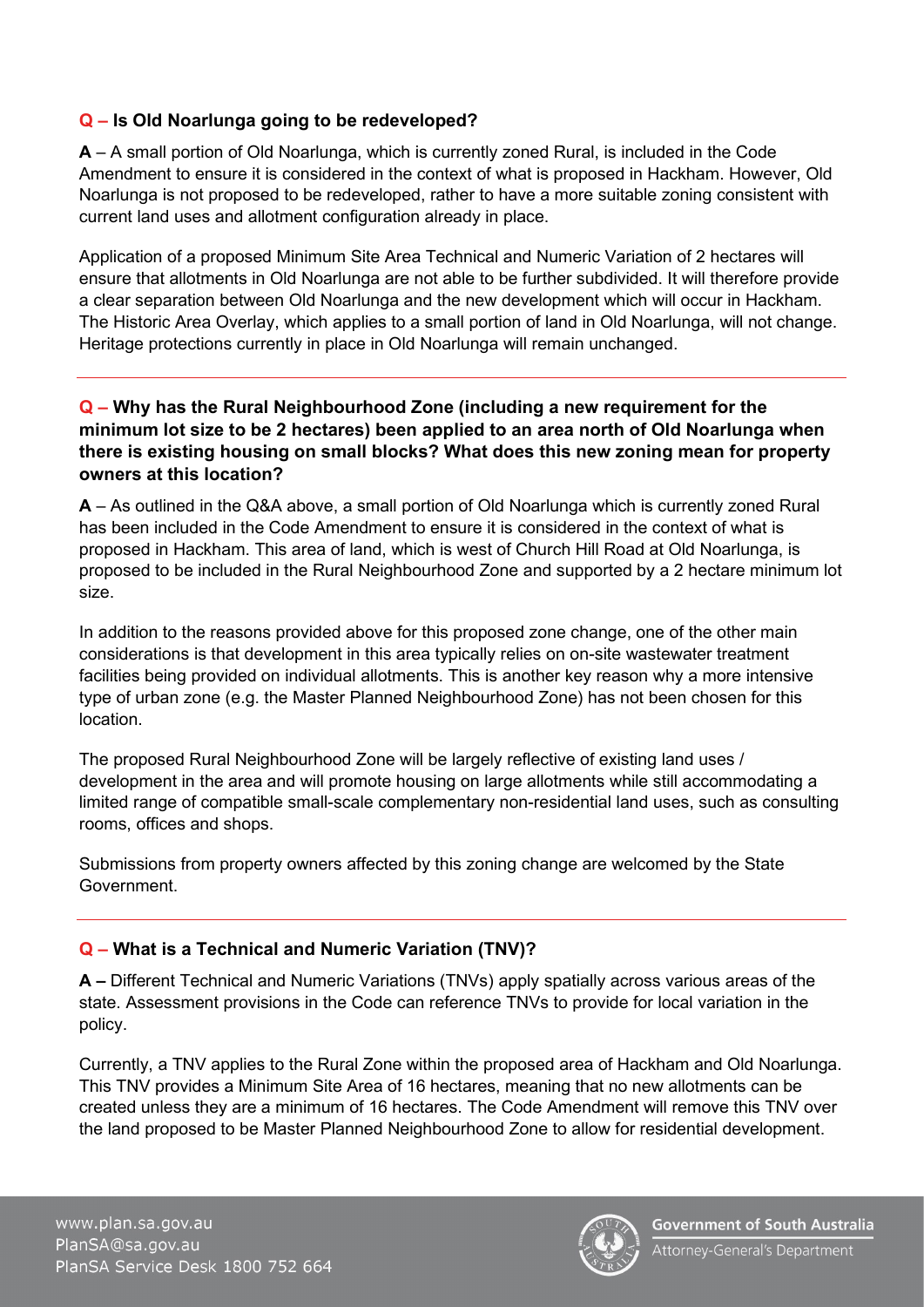The Code Amendment also proposes to amend the TNV to 2 hectares over the land proposed to be zoned Rural Neighbourhood in Old Noarlunga. Although this will result in a reduced Minimum Site Area TNV for this area, it will prevent any further subdivision of this land. Refer to the map at the end of this FAQ to see where this TNV is proposed.

#### **Q – When is the land at Hackham likely to be developed for housing?**

**A –** This Code Amendment only seeks to change what the land could be used for in the future. Therefore, proposed housing, land division and associated infrastructure projects arising from the change of zoning though this Code Amendment will require a development application to be lodged and approved by the relevant Planning Authority (most likely the City of Onkaparinga) under a separate process.

Once land is rezoned it typically takes a few years to bring land to market and for development to occur (due to design and approval processes, construction and sales etc.).

#### **Q – Given the changes to population and immigration (due to COVID), have you reconsidered growth projections and the demand for housing in the proposed area of southern Adelaide?**

**A** – Yes. The latest [land supply report for Greater Adelaide](https://plan.sa.gov.au/state_snapshot/land_supply/land_supply_reports_for_greater_Adelaide) acknowledges the impact of COVID; however, it indicates that strong growth (in both population and demand for housing) will continue due to positive interstate migration, continuing demographic changes (including increases in single person households), the Home Builder Scheme, and tight land supply.

#### **Q – Will future development be required to consider the interface / transition to Onkaparinga Gorge?**

**A** – Yes. The new Hills Subzone seeks to address this through the following policy:

**PO 3.2:** Development provides a complementary transition to any adjacent natural and rural *landscapes by providing low density housing incorporating existing vegetation wherever possible to mitigate the visible extent of buildings, earthworks and retaining walls.*

#### **Q – How will you ensure that the land is not developed as 'wall to wall' housing?**

**A** – Given the sloping aspect of the proposed area, a large portion of the area will be developed as low-density housing with necessary separation between dwellings (e.g. not wall to wall).

However, where the site permits (e.g. on flatter areas), there may be potential for greater residential density, involving some building to boundary.

The proposed Master Planned Neighbourhood Zone also allows use of Building Envelope Plans (BEPs), which will assist in guiding appropriate boundary-to-boundary development. The City of Onkaparinga (Council) will determine how these BEPs are finalised.

A good example of this is the recent successful negotiation of the first BEP at Aldinga by Council with the developer of this site.

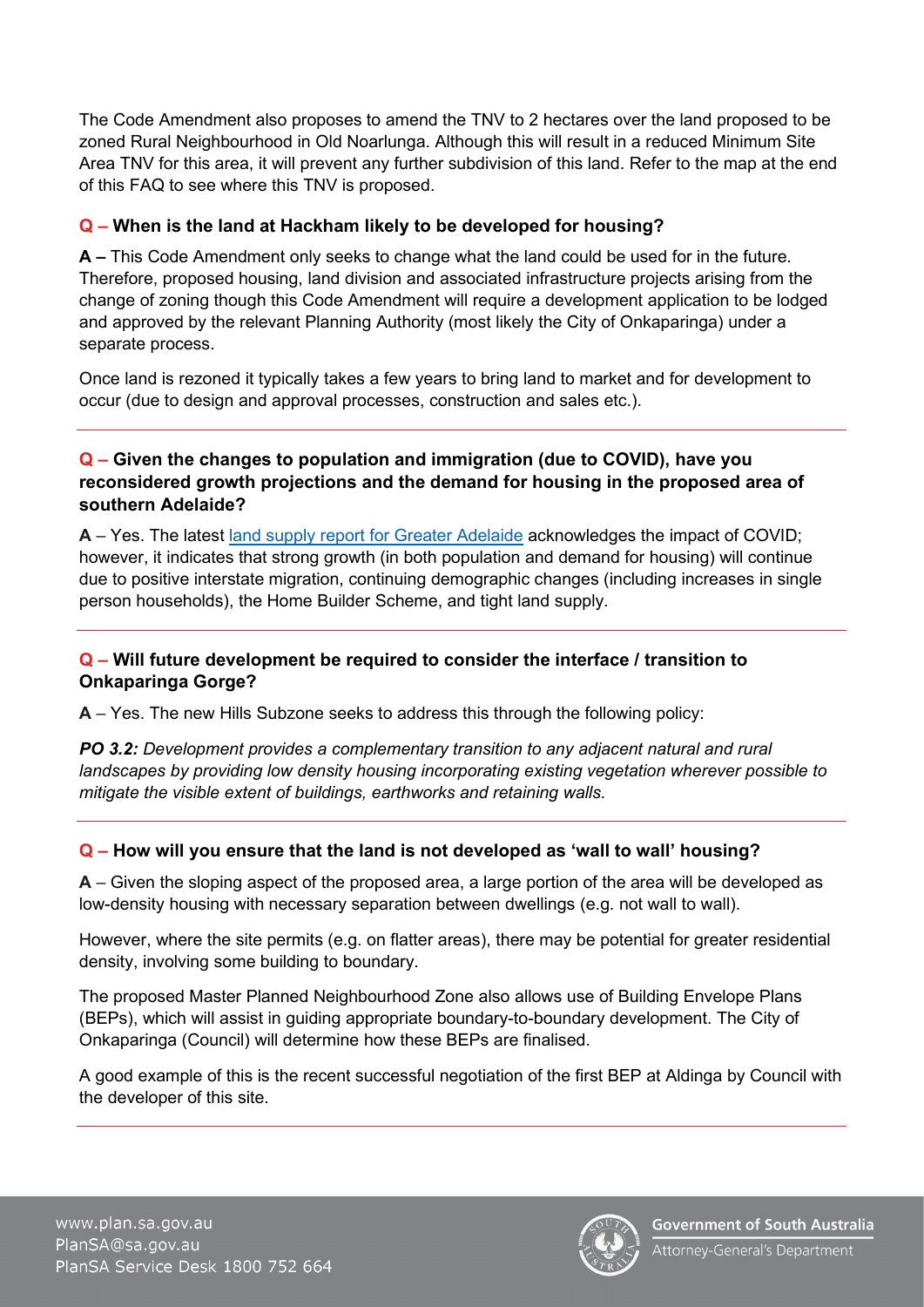#### **Q – Will you require landowners / developers to enter a Land Management Agreement (LMA) / encumbranc[e1](#page-12-0) for desired development outcomes?**

**A** – No. It is intended that the policy in the Code will be sufficient to guide future development outcomes. A draft [Concept](#page-15-0) Plan will also help guide the location of infrastructure such as road connections and stormwater basins in the subject area.

#### **Q – How will any potential site contamination of the area be addressed?**

**A** – Investigations for the Code Amendment have confirmed that, except for the former Abattoir site and associated evaporation ponds, the majority of land in the proposed area has been used for past agricultural/primary production activities. This suggests that site contamination within most of the Rural zoned land may be low, although some potentially contaminating activities may have occurred in certain parts of the area.

Should the Code Amendment be approved, then more detailed investigations such as a site contamination audit may be required as part of any future development application to determine the suitability of a particular site for more sensitive land uses (e.g. residential or public open space).

If a site is found to be contaminated it will then need to be remediated to allow development to occur.

#### **Infrastructure Agreements**

*For further information, please refer to the Frequently Asked Questions document relating to [Infrastructure Agreements.](https://www.plan.sa.gov.au/__data/assets/pdf_file/0004/983848/Hackham_Code_Amendment_-_Infrastructure_agreements_-_faq.pdf)* 

#### **Q – What funding will be required and who will pay for infrastructure?**

**A** – The nature of infrastructure required, and the cost of this infrastructure is still subject to investigation through this Code Amendment and the associated infrastructure agreement processes (both running parallel to each other).

Any landowners, council and / or infrastructure provider in the area proposed to be rezoned to Master Planned Neighbourhood Zone in this Code Amendment will be asked to sign-up to [infrastructure](https://www.plan.sa.gov.au/__data/assets/pdf_file/0004/983848/Hackham_Code_Amendment_-_Infrastructure_agreements_-_faq.pdf)  [agreements.](https://www.plan.sa.gov.au/__data/assets/pdf_file/0004/983848/Hackham_Code_Amendment_-_Infrastructure_agreements_-_faq.pdf)

The area proposed to be rezoned to Rural Neighbourhood is not affected by the proposed infrastructure agreements. At this stage, at least two infrastructure agreements will be required for the Hackham Code Amendment relating to stormwater and transport infrastructure.

Regular infrastructure will be paid for by the developer as land develops. Major infrastructure such as the proposed intersection treatments on South Road, will be cost-shared and agreements will ensure these costs are shared equitably across the infrastructure beneficiaries.



<span id="page-12-0"></span> $^{\text{1}}$  An encumbrance (sometimes called a covenant or restrictive covenant) can be registered against land, placing restrictions and conditions on how a property owner can deal with the property. Restrictions may include things such as a limit on the height of buildings (to protect views of others in the area), the type of fence that can be built (to maintain the style in the area), etc. Encumbrances are often registered by a developer over the property prior to the property's sale as part of a wider development.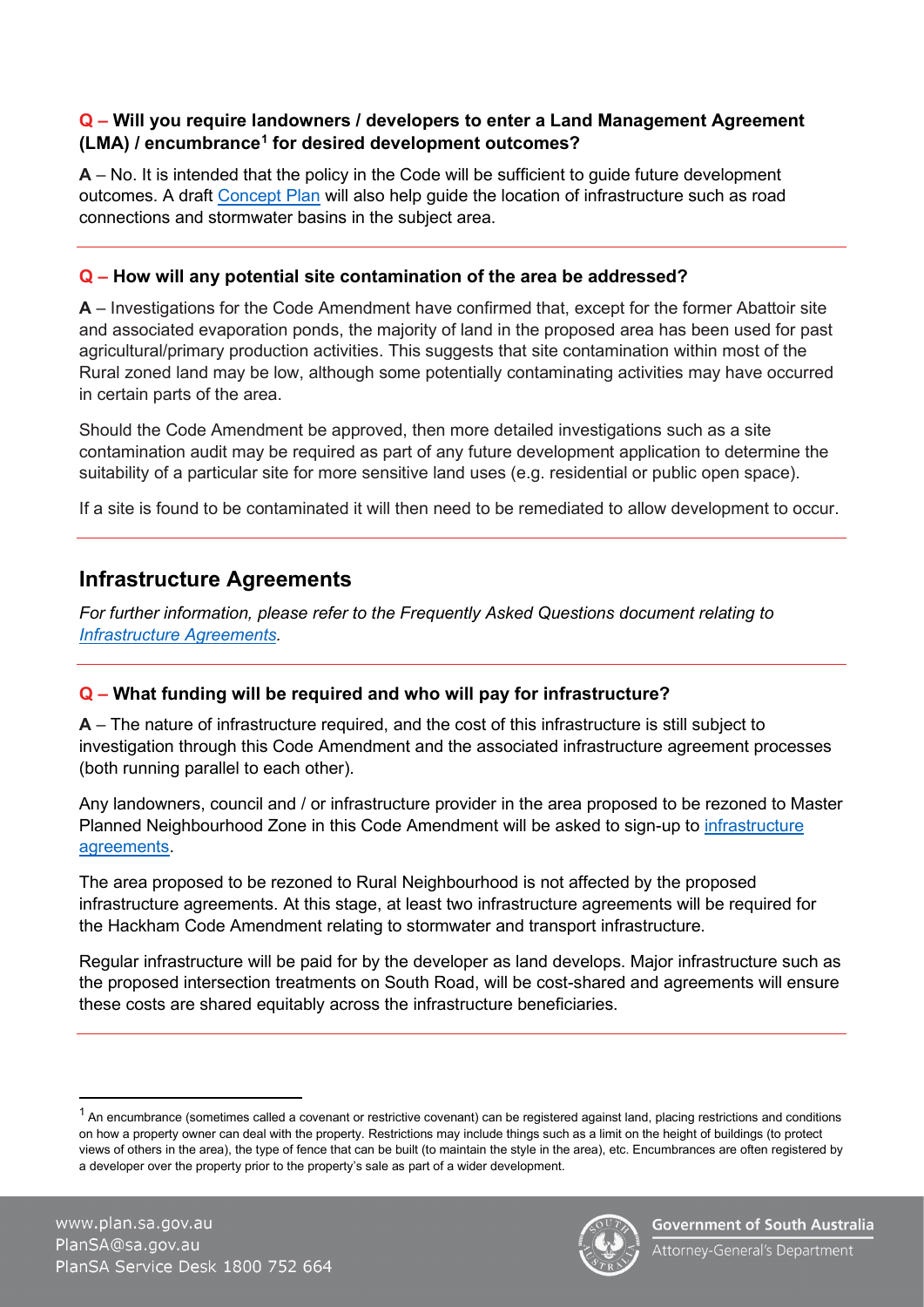#### **Q – What if I do not want to sell my land to the developer? (Re:** *a landowner owning land in the area proposed for rezoning***)**

**A** – Landowners are under no obligation to sell or develop their land should the proposed rezoning be approved. Any third-party agreements that are put in place with developers are separate to the rezoning process and have no bearing on the rezoning outcome.

## **Consultation Process**

#### **Q – So far, who has been consulted on the draft Hackham Code Amendment?**

**A** – Land in the proposed area is held by both public and private entities. There are approximately 47 parcels of land with ownership by 37 different private or government entities. Key landowners include Renewal SA, which has ownership of approximately one third of the total affected area, and a private developer (YAS Property and Development Pty. Ltd) who has contracts with several individual landowners.

As part of the pre-engagement process, landowners within the proposed area of Hackham and Old Noarlunga were contacted to attend two landowner information sessions (held online on 24 February and 3 March 2022) to address queries, discuss the requirements and process for establishing infrastructure agreements.

Landowners will continue to be consulted during the engagement period of this Code Amendment. Major government agencies with an interest in the area (including Renewal SA and the Department for Infrastructure and Transport) and the City of Onkaparinga have also been briefed on the Code Amendment.

In addition to these landowners, agencies and the local council, the affected area also contains various occupiers and leaseholders who live or have businesses in the area.

All landowners, occupiers, leaseholders and other relevant stakeholders in the proposed area have been directly notified regarding the release of the Hackham Code Amendment for public consultation. Traditional owners within the proposed area have also been notified.

Further detail on the engagement undertaken is set out in the [Engagement Plan.](https://www.plan.sa.gov.au/__data/assets/pdf_file/0009/1044000/Hackham_Code_Amendment_-_Engagement_Plan.pdf)

#### **Q – What happens if some of the landowners object to the proposed rezoning?**

**A** – Landowners can raise objection to the proposed rezoning during the consultation period by lodging a formal submission on the Code Amendment.

All submissions received during the consultation period will be considered and help guide recommendations which will then be presented to the Minister for Planning for consideration.

A summary of all submissions received and proposed responses will be outlined in an Engagement Report. This report will be made publicly available on the PlanSA portal with a link provided to those who lodge a formal submission.

Should the proposed rezoning be approved by the Minister for Planning, landowners will still have existing use rights over any approved land uses at their property and are not required to sell or develop their property.

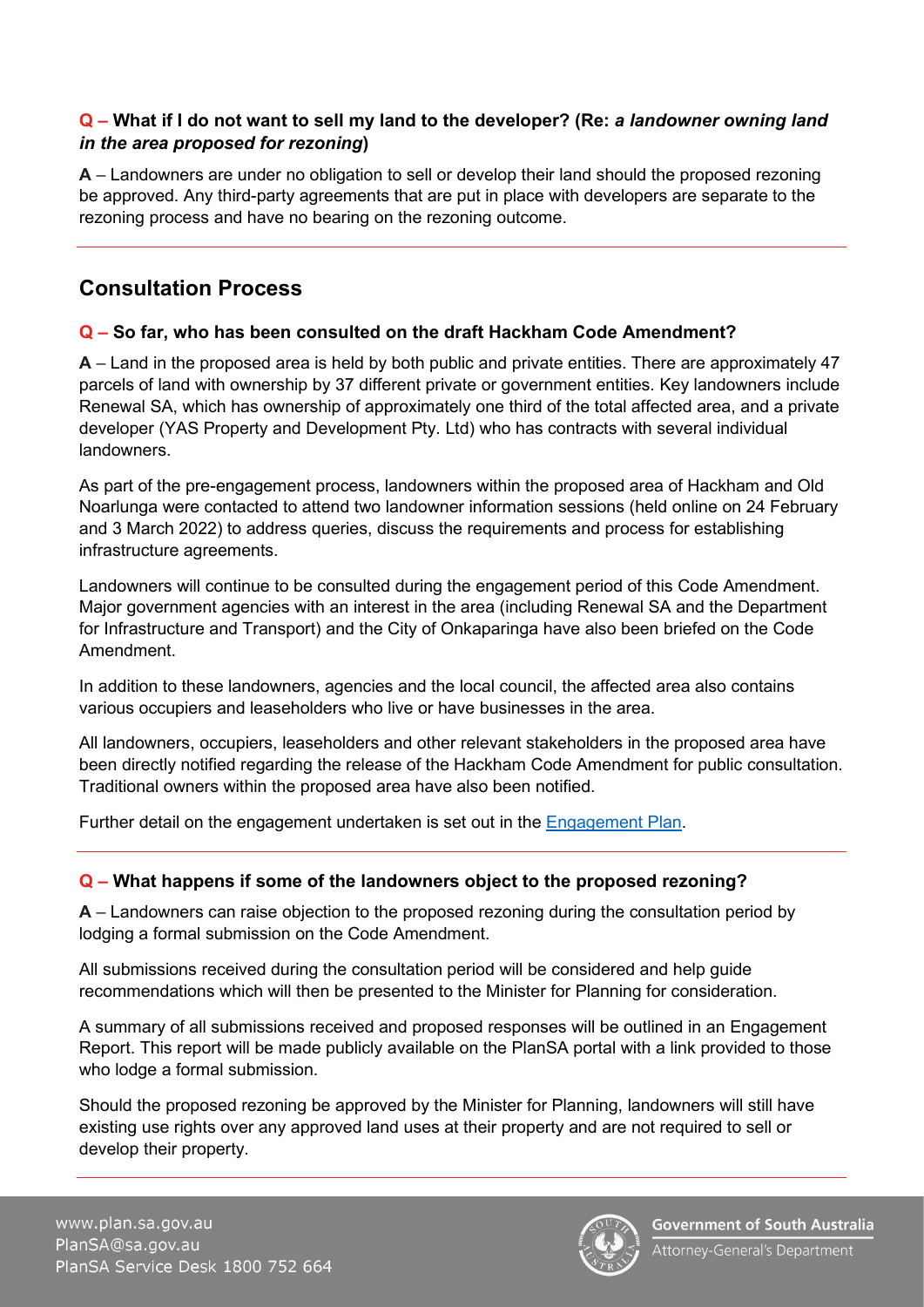#### **Q – When will I have a chance to have my say?**

**A** – Public consultation on the Hackham Code Amendment is open from **Tuesday 31 May 2022** to **Tuesday 26 July 2022 (5:00 pm)**. To learn more about this Amendment and how you can have your say, visit [plan.sa.gov.au/en/codeamendments#Hackham\\_Code\\_Amendment.](https://plan.sa.gov.au/en/codeamendments#Hackham_Code_Amendment)

#### **Q – How can I make a submission?**

**A** – Submission on the Hackham Code Amendment can be provided via the [online submission form,](https://plan.sa.gov.au/have_your_say/code_amendments/public_feedback_on_initiated_code_amendment?aid=Hackham_Code_Amendment) by email to [plansasubmissions@sa.gov.au](mailto:plansasubmissions@sa.gov.au) or by post to GPO Box 1815, Adelaide SA 5001